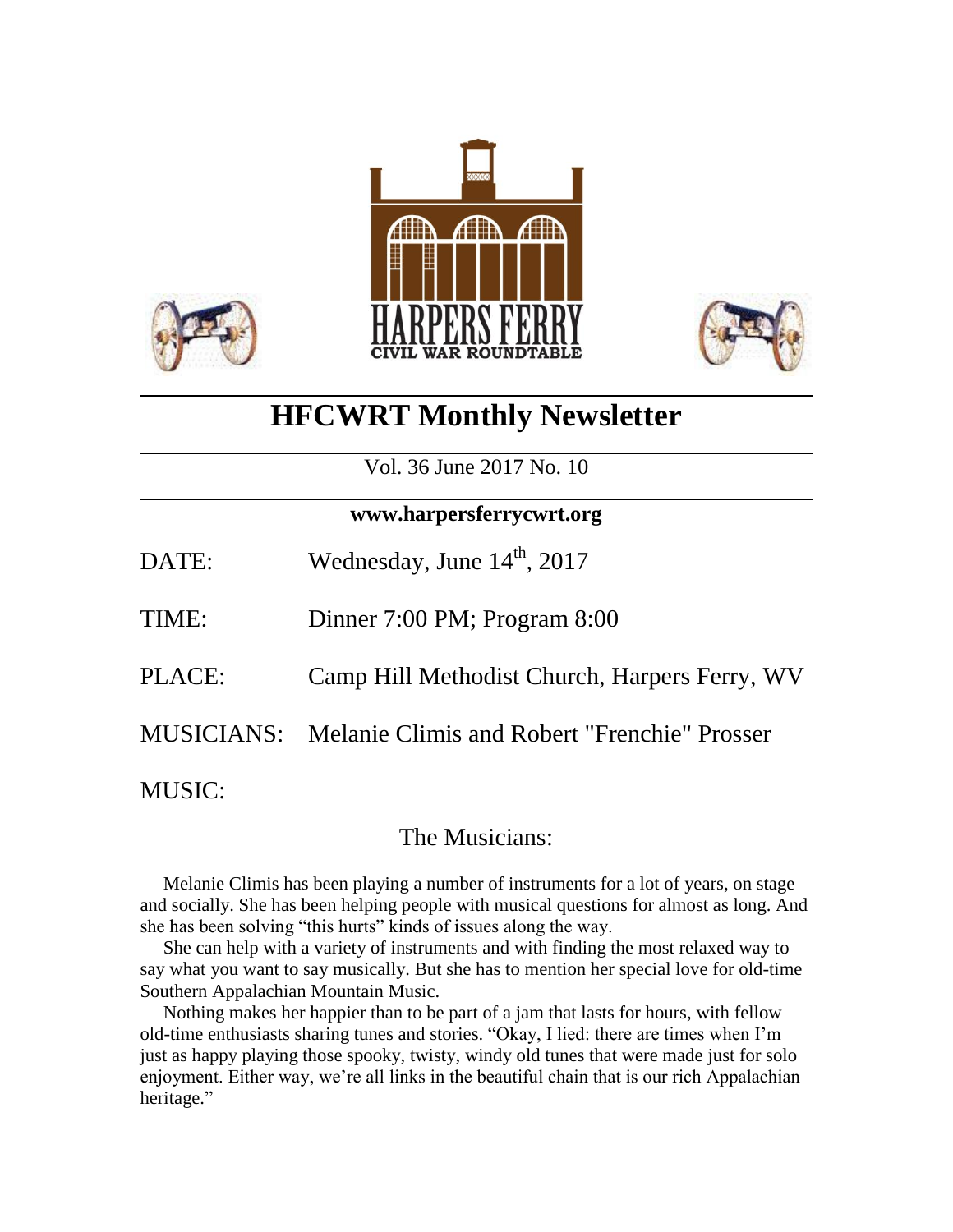Melanie has been fortunate enough to have had lots of time with some of the Kentucky and West Virginia field collectors, with our treasured fiddlers and banjoists, both elder statesmen and young hotshots. "Name dropping to follow in personal conversations if you really need it."

#### The Meal

 A family-style meal will be served at 7:00 PM prior to the program. The cost of the meal is \$15.00 per person. Reservations for the meal **must be made no later than Sunday, June 11**, with Kevin Pawlak at  $16k$ pawlak1829@gmail.com or (585) 880-0425. The meal will consist of Sliced Baked Ham With Raisin Sauce, Savory Rice, Seasoned Green Beans, Rolls, Butter, Iced Tea, Coffee, & Dessert.

#### A War of Words: The Rhetorical Leadership of Jefferson Davis Hardcover – June 6, 2017 by R. Jarrod Atchison

 *A War of Words* analyzes Jefferson Davis's public discourse, arguing that throughout his time as president of the Confederacy, Davis settled for short-term rhetorical successes at the expense of creating more substantive and meaningful messages for himself and his constituents.

 Numerous biographies of Jefferson Davis have been penned; however, until now, there had been no substantive analysis of his public discourse as president of the Confederacy. R. Jarrod Atchison's A War of Words uses concepts from rhetorical theory and public address to help answer a question that has intrigued scholars from a variety of disciplines since the collapse of the Confederacy: what role, if any, did Davis play in the collapse of Confederate nationalism?

 Most discussions of Davis and nationalism focus on the military outcomes of his controversial wartime decisions. A War of Words focuses less on military outcomes and argues instead that, in the context of the Confederacy, Jefferson Davis's rhetorical leadership should have been responsible for articulating a vision for the nation including the core tenets of its identity, the values the nation should hold dear, the principles it should never compromise, and the goals it should set for its future. Undoubtedly, Davis possessed the skills necessary to make a persuasive public argument. It is precisely because Davis's oratory skills were so powerful that there is room to judge how he used them. In short, being a great orator is not synonymous with successful rhetorical leadership.

 Atchison posits that Davis's initial successes constrained his rhetorical options later in the war. A War of Words concludes that, in the end, Davis's rhetorical leadership was a failure because he was unable to articulate a coherent Confederate identity in light of the sacrifices endured by the populace in order to sustain the war effort.